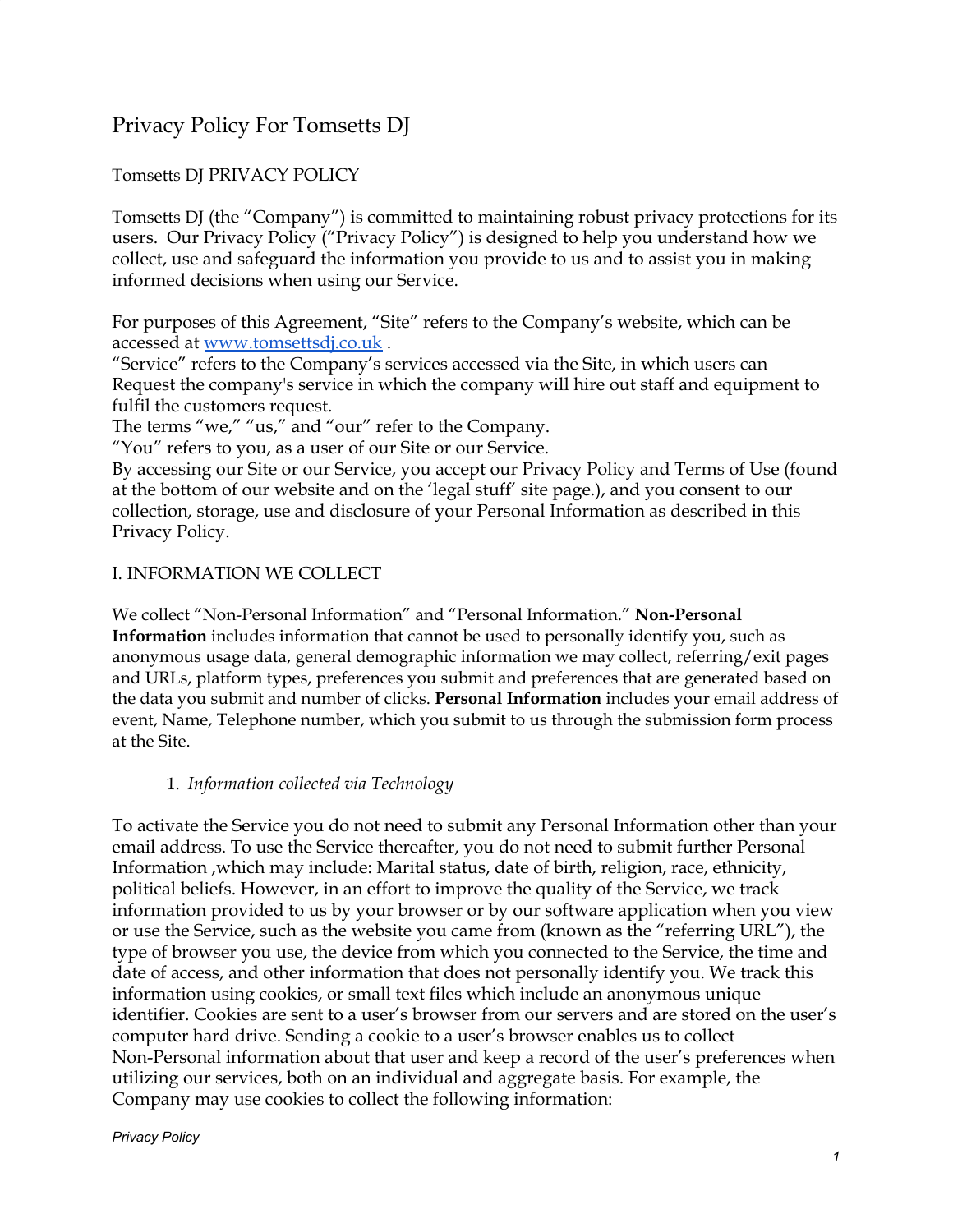· the success of publicity through Google SEO Analytics and WIX's own analytics and how many times the page is visited and how successful marketing campaigns are.

### 2. *Children's Privacy*

The Site and the Service are not directed to anyone under the age of 13. The Site does not knowingly collect or solicit information from anyone under the age of 13, or allow anyone under the age of 13 to sign up for the Service. In the event that we learn that we have gathered personal information from anyone under the age of 13 without the consent of a parent or guardian, we will delete that information as soon as possible. If you believe we have collected such information, please contact us at Tomsettsdjuk@gmail.com.

#### II. HOW WE USE AND SHARE INFORMATION

#### *Personal Information:*

Except as otherwise stated in this Privacy Policy, we do not sell, trade, rent or otherwise share for marketing purposes your Personal Information with third parties without your consent. We do share Personal Information with vendors who are performing services for the Company, such as the servers for our email communications who are provided access to user's email address for purposes of sending emails from us. Those vendors use your Personal Information only at our direction and in accordance with our Privacy Policy. In general, the Personal Information you provide to us is used to help us communicate with you. For example, we use Personal Information to contact users in response to questions, solicit feedback from users, provide technical support, and inform users about promotional offers.

We may share Personal Information with outside parties if we have a good-faith belief that access, use, preservation or disclosure of the information is reasonably necessary to meet any applicable legal process or enforceable governmental request; to enforce applicable Terms of Service, including investigation of potential violations; address fraud, security or technical concerns; or to protect against harm to the rights, property, or safety of our users or the public as required or permitted by law.

#### *Non-Personal Information:*

In general, we use Non-Personal Information to help us improve the Service and customize the user experience. We also aggregate Non-Personal Information in order to track trends and analyze use patterns on the Site. This Privacy Policy does not limit in any way our use or disclosure of Non-Personal Information and we reserve the right to use and disclose such Non-Personal Information to our partners, advertisers and other third parties at our discretion.

In the event we undergo a business transaction such as a merger, acquisition by another company, or sale of all or a portion of our assets, your Personal Information may be among the assets transferred. You acknowledge and consent that such transfers may occur and are permitted by this Privacy Policy, and that any acquirer of our assets may continue to process your Personal Information as set forth in this Privacy Policy. If our information practices change at any time in the future, we will post the policy changes to the Site so that

#### *Privacy Policy*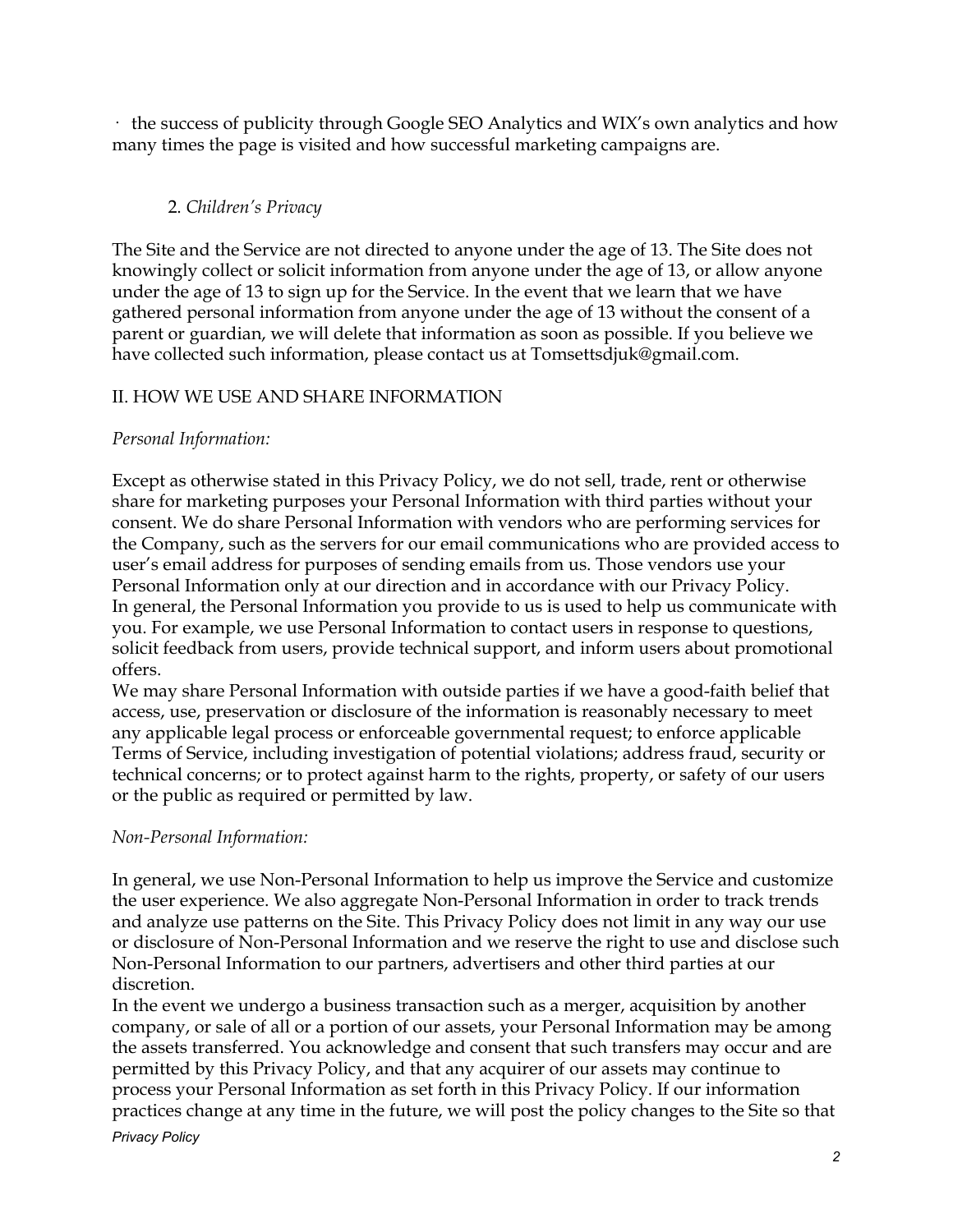you may opt out of the new information practices. We suggest that you check the Site periodically if you are concerned about how your information is used.

### III. HOW WE PROTECT INFORMATION

We implement security measures designed to protect your information from unauthorized access. Your account is protected by your account password and we urge you to take steps to keep your personal information safe by not disclosing your password and by logging out of your account after each use. We further protect your information from potential security breaches by implementing certain technological security measures including encryption, firewalls and secure socket layer technology. However, these measures do not guarantee that your information will not be accessed, disclosed, altered or destroyed by breach of such firewalls and secure server software. By using our Service, you acknowledge that you understand and agree to assume these risks.

## IV. YOUR RIGHTS REGARDING THE USE OF YOUR PERSONAL INFORMATION

You have the right at any time to prevent us from contacting you for marketing purposes. When we send a promotional communication to a user, the user can opt out of further promotional communications by following the unsubscribe instructions provided in each promotional e-mail. You can also indicate that you do not wish to receive marketing communications from us by emailing directly to [tomsettsdjuk@gmail.com.](mailto:tomsettsdjuk@gmail.com) Please note that notwithstanding the promotional preferences you indicate by either unsubscribing or opting out by emailing us, we may continue to send you administrative emails including, for example, periodic updates to our Privacy Policy.

# V. LINKS TO OTHER WEBSITES

As part of the Service, we may provide links to or compatibility with other websites or applications. However, we are not responsible for the privacy practices employed by those websites or the information or content they contain. This Privacy Policy applies solely to information collected by us through the Site and the Service. Therefore, this Privacy Policy does not apply to your use of a third party website accessed by selecting a link on our Site or via our Service. To the extent that you access or use the Service through or on another website or application, then the privacy policy of that other website or application will apply to your access or use of that site or application. We encourage our users to read the privacy statements of other websites before proceeding to use them.

# VI. CHANGES TO OUR PRIVACY POLICY

The Company reserves the right to change this policy and our Terms of Service at any time. We will notify you of significant changes to our Privacy Policy by sending a notice to the primary email address specified in your account or by placing a prominent notice on our site. Significant changes will go into effect 30 days following such notification. Non-material changes or clarifications will take effect immediately. You should periodically check the Site and this privacy page for updates.

#### VII. CONTACT US

*Privacy Policy*